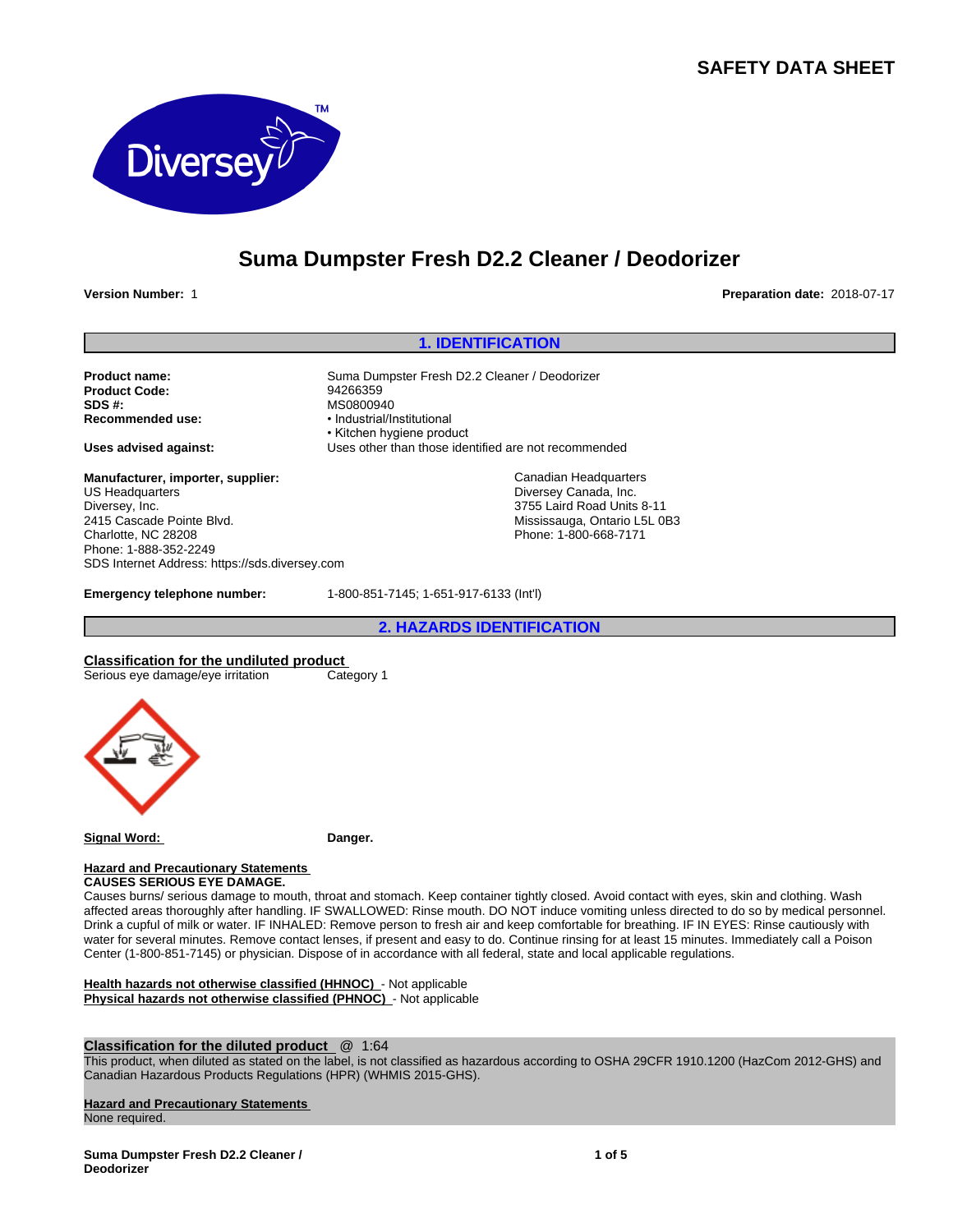#### **3. COMPOSITION/INFORMATION ON INGREDIENTS**

#### **Classified Ingredients**

| Ingredient(s)                | CAS#        | Weight %      |
|------------------------------|-------------|---------------|
| Alcohol ethoxylates          | 68439-46-3  | $20 - 30%$    |
| Alkyl poly glycoside         | 110615-47-9 | $3 - 5\%$     |
| Hexyl cinnamic aldehyde      | 101-86-0    | $> 0.1 - 1\%$ |
| Hydroxycitronellal           | 107-75-5    | $> 0.1 - 1\%$ |
| 1,2-Benzisothiazol-3(2H)-one | 2634-33-5   | $< 0.1\%$     |

\*Exact percentages are being withheld as trade secret information

#### **4. FIRST AID MEASURES**

#### **Undiluted Product:**

**Eyes:** IF IN EYES: Rinse cautiously with water for several minutes. Remove contact lenses, if present and easy to do. Continue rinsing for at least 15 minutes.

**Skin:** No specific first aid measures are required.

**Inhalation:** IF INHALED: Remove person to fresh air and keep comfortable for breathing.

**Ingestion:** IF SWALLOWED: Rinse mouth. DO NOT induce vomiting unless directed to do so by medical personnel. Drink a cupful of milk or water.

**Most Important Symptoms/Effects:** No information available. **Immediate medical attention and special treatment needed** Not applicable.

#### **Diluted Product:**

**Eyes:** Rinse with plenty of water. **Skin:** No specific first aid measures are required **Inhalation:** No specific first aid measures are required **Ingestion:** IF SWALLOWED: Call a Poison Center (1-800-851-7145) or doctor/physician if you feel unwell.

#### **5. FIRE-FIGHTING MEASURES**

**Suitable extinguishing media:** Not applicable.<br> **Specific hazards:** Not applicable. **Specific hazards:** 

**Specific methods:** No special methods required

**Special protective equipment for firefighters:** As in any fire, wear self-contained breathing apparatus pressure-demand, MSHA/NIOSH (approved or equivalent) and full protective gear.

**Extinguishing media which must not be used for safety reasons:** No information available.

|                                                                  | <b>6. ACCIDENTAL RELEASE MEASURES</b>                                                                                                                                             |
|------------------------------------------------------------------|-----------------------------------------------------------------------------------------------------------------------------------------------------------------------------------|
| <b>Personal precautions:</b><br><b>Environmental precautions</b> | Put on appropriate personal protective equipment (see Section 8.).<br>Clean-up methods - large spillage. Absorb spill with inert material (e.g. dry sand or earth), then place in |
| and clean-up methods:                                            | a chemical waste container. Use a water rinse for final clean-up.                                                                                                                 |

#### **7. HANDLING AND STORAGE**

**Handling:** Avoid contact with eyes, open cuts or sores. Wash thoroughly after handling. Avoid use and contact of product with immunecompromised individuals. Do not reuse this packaging for storing beverages or liquids. Contains bacterial cultures. Persons who are immuno-compromised should avoid contact with the product. Do not taste or swallow. Remove and wash contaminated clothing and footwear before re-use. Wash thoroughly after handling. Product residue may remain on/in empty containers. All precautions for handling the product must be used in handling the empty container and residue. FOR COMMERCIAL AND INDUSTRIAL USE ONLY. **Storage:** Protect from freezing. Keep tightly closed in a dry, cool and well-ventilated place. **Aerosol Level (if applicable) :** Not applicable.

#### **8. EXPOSURE CONTROLS / PERSONAL PROTECTION**

**Exposure Guidelines:** .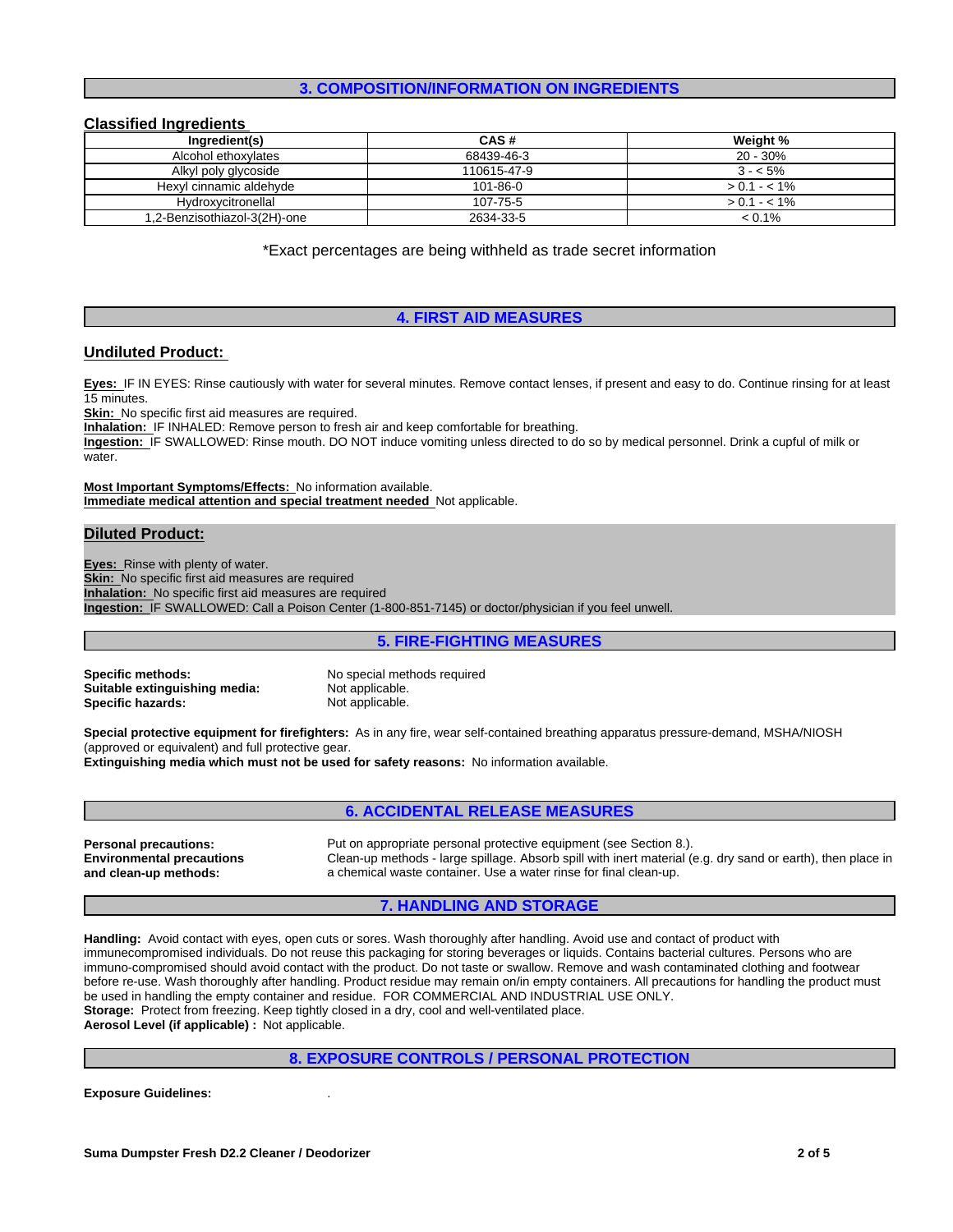| Ingredient(s)                | CAS#        | <b>ACGIH</b> | <b>OSHA</b> |
|------------------------------|-------------|--------------|-------------|
| Alcohol ethoxylates          | 68439-46-3  |              |             |
| Alkyl poly glycoside         | 110615-47-9 |              |             |
| Hexyl cinnamic aldehvde      | 101-86-0    |              |             |
| Hydroxycitronellal           | 107-75-5    |              |             |
| 1,2-Benzisothiazol-3(2H)-one | 2634-33-5   |              |             |

#### **Undiluted Product:**

**Engineering measures to reduce exposure:**

Good general ventilation should be sufficient to control airborne levels.

| <b>Personal Protective Equipment</b> |                                                                        |
|--------------------------------------|------------------------------------------------------------------------|
| Eye protection:                      | Chemical-splash goggles.                                               |
| Hand protection:                     | Chemical-resistant gloves.                                             |
| Skin and body protection:            | No special protective clothing is required.                            |
| <b>Respiratory protection:</b>       | No special protective clothing is required.                            |
| <b>Hygiene measures:</b>             | Handle in accordance with good industrial hygiene and safety practice. |
|                                      |                                                                        |

#### **Diluted Product:**

**Engineering measures to reduce exposure:** Good general ventilation should be sufficient to control airborne levels

| Eye protection:                | No personal protective equipment required under normal use conditions. |
|--------------------------------|------------------------------------------------------------------------|
| Hand protection:               | No personal protective equipment required under normal use conditions. |
| Skin and body protection:      | No personal protective equipment required under normal use conditions. |
| <b>Respiratory protection:</b> | No personal protective equipment required under normal use conditions. |
| Hygiene measures:              | Handle in accordance with good industrial hygiene and safety practice. |

# **9. PHYSICAL AND CHEMICAL PROPERTIES**

| <b>Physical State: Liquid</b>                                            | Color: Hazy Green                                                 |
|--------------------------------------------------------------------------|-------------------------------------------------------------------|
| <b>Evaporation Rate: No information available</b>                        | <b>Odor: Floral</b>                                               |
| <b>Odor threshold:</b> No information available.                         | <b>Boiling point/range: Not determined</b>                        |
| <b>Melting point/range: Not determined</b>                               | <b>Decomposition temperature:</b> Not determined Not applicable   |
| Autoignition temperature: No information available                       | <b>Solubility: Completely Soluble</b>                             |
| <b>Solubility in other solvents:</b> No information available            | Relative Density (relative to water): 1.002                       |
| Density: 8.36 lbs/gal 1.002 Kg/L                                         | Vapor density: No information available                           |
| <b>Bulk density:</b> No information available                            | Vapor pressure: No information available.                         |
| <b>Flash point (°F):</b> > 200 °F > 93.3 °C                              | Partition coefficient (n-octanol/water): No information available |
| Viscosity: No information available                                      | <b>Elemental Phosphorus: 0.00 % by wt.</b>                        |
| <b>VOC:</b> 0.64 % $*$                                                   | <b>pH:</b> 7.28                                                   |
| <b>Flammability (Solid or Gas): Not applicable</b>                       | <b>Corrosion to metals: Not corrosive</b>                         |
| <b>Sustained combustion: Not applicable</b>                              |                                                                   |
| <b>Explosion limits: - upper:</b> Not determined - lower: Not determined |                                                                   |
| @ 1:64 7.19 > 200 °F > 93.3 °C                                           |                                                                   |
| VOC % by wt. at use dilution 0.01                                        |                                                                   |

\* - Title 17, California Code of Regulations, Division 3, Chapter 1, Subchapter 8.5, Article 2, Consumer Products, Sections 94508

#### **10. STABILITY AND REACTIVITY**

**Reactivity:** Not Applicable Stability: Not Applicable Stability: **Hazardous decomposition products:**<br>Materials to avoid: **Conditions to avoid:** No information available.

The product is stable<br>None reasonably foreseeable. Do not mix with any other product or chemical unless specified in the use directions.

## **11. TOXICOLOGICAL INFORMATION**

### **Information on likely routes of exposure:**

Skin contact, Inhalation, Ingestion, Eye contact

#### **Delayed, immediate, or chronic effects and symptoms from short and long-term exposure**

**Skin contact:** May be mildly irritating to skin. Symptoms may include redness and/or transient discomfort.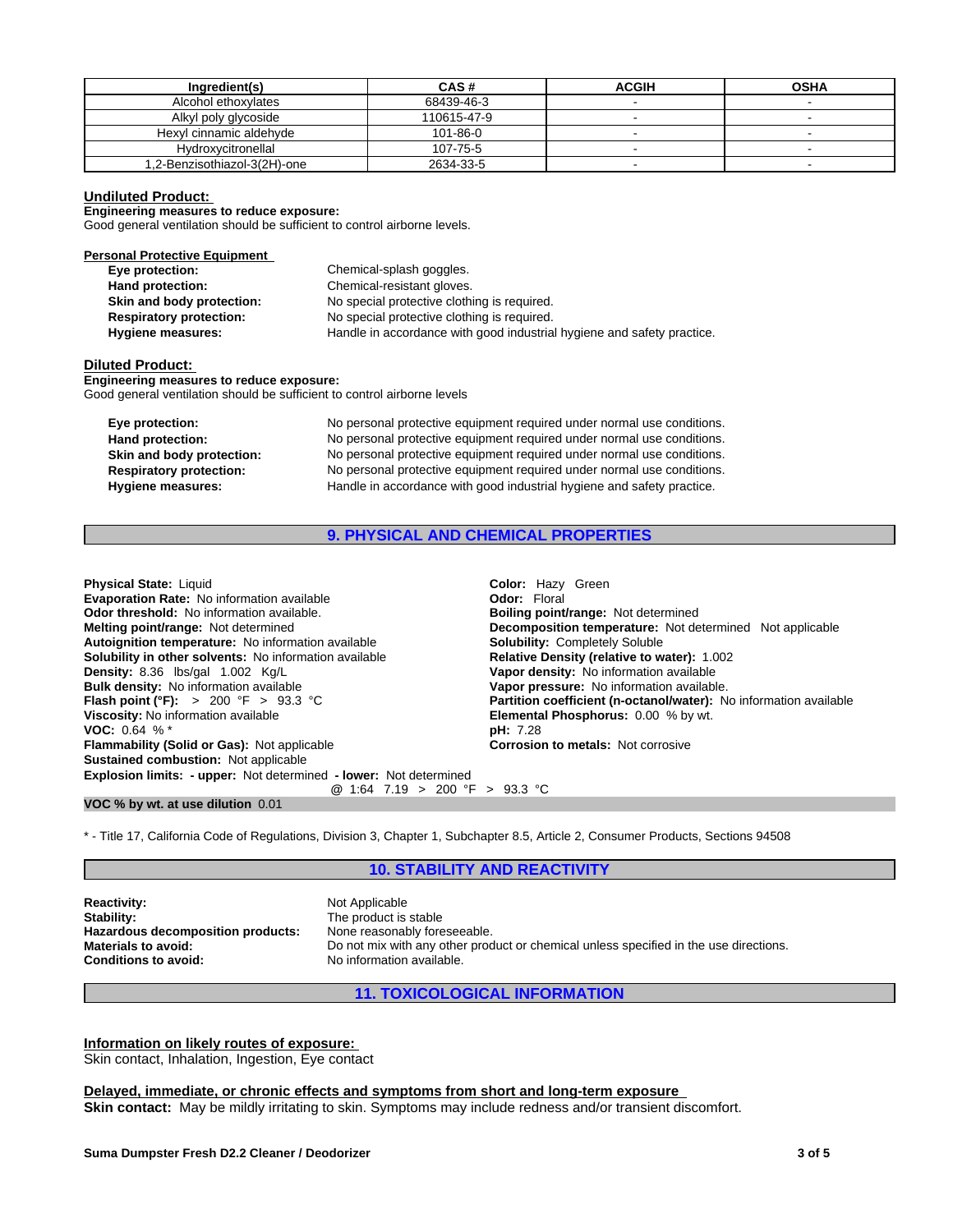**Eye contact:** Corrosive. Causes serious eye damage. Symptoms may include pain, burning sensation, redness, watering, blurred vision or loss of vision.

**Ingestion:** Causes burns/ serious damage to mouth, throat and stomach. Symptoms may include stomach pain and nausea. **Inhalation:** May cause irritation and corrosive effects to nose, throat and respiratory tract. Symptoms may include coughing and difficulty breathing.

**Sensitization:** No known effects. **Target Organs (SE):** None known

**Target Organs (RE):** None known

**Numerical measures of toxicity ATE - Oral** (mg/kg):

**12. ECOLOGICAL INFORMATION**

**Ecotoxicity:** No information available.

**Persistence and Degradability:** No information available.

**Bioaccumulation:** No information available.

#### **13. DISPOSAL CONSIDERATIONS**

**Waste from residues / unused products (undiluted product):** This product, as sold, if discarded or disposed, is not a hazardous waste according to Federal regulations (40 CFR 261.4 (b)(4)). Under RCRA, it is the responsibility of the user of the product to determine, at the time of disposal, whether the waste solution meets RCRA criteria for hazardous waste. Dispose in compliance with all Federal, state, provincial, and local laws and regulations. This product, when diluted as stated on this SDS, is not a hazardous waste according to Federal regulations (40 CFR 261.4 (b)(4)). Under RCRA, it is the responsibility of the user of the product to determine, at the time of disposal, whether the waste solution meets RCRA criteria for hazardous waste. Dispose in compliance with all Federal, state, provincial, and local laws and regulations. **Waste from residues / unused products (diluted product):** This product, when diluted as stated on this SDS, is not a hazardous waste

according to Federal regulations (40 CFR 261.4 (b)(4)). Under RCRA, it is the responsibility of the user of the product to determine, at the time of disposal, whether the waste solution meets RCRA criteria for hazardous waste. Dispose in compliance with all Federal, state, provincial, and local laws and regulations.

**RCRA Hazard Class (undiluted product):** Not Regulated **RCRA Hazard Class (diluted product):** Not Regulated **Contaminated Packaging:** Do not re-use empty containers.

**14. TRANSPORT INFORMATION**

**DOT (Ground) Bill of Lading Description:** NOT REGULATED

**IMDG (Ocean) Bill of Lading Description:** NOT REGULATED

**15. REGULATORY INFORMATION**

#### **International Inventories at CAS# Level**

All components of this product are listed on the following inventories: U.S.A. (TSCA), Canada (DSL/NDSL).

#### **RIGHT TO KNOW (RTK)**

| Ingredient(s)           | CAS#        | <b>MARTK:</b> | <b>NJRTK:</b> | <b>PARTK:</b> | <b>RIRTK:</b> |
|-------------------------|-------------|---------------|---------------|---------------|---------------|
| Water                   | 7732-18-5   |               |               |               |               |
| Alcohol ethoxylates     | 68439-46-3  |               |               |               |               |
| Alkyl poly glycoside    | 110615-47-9 |               |               |               |               |
| Hexyl cinnamic aldehyde | 101-86-0    |               |               |               |               |
| Lactose                 | 63-42-3     |               |               |               |               |
| Hydroxycitronellal      | 107-75-5    |               |               |               |               |